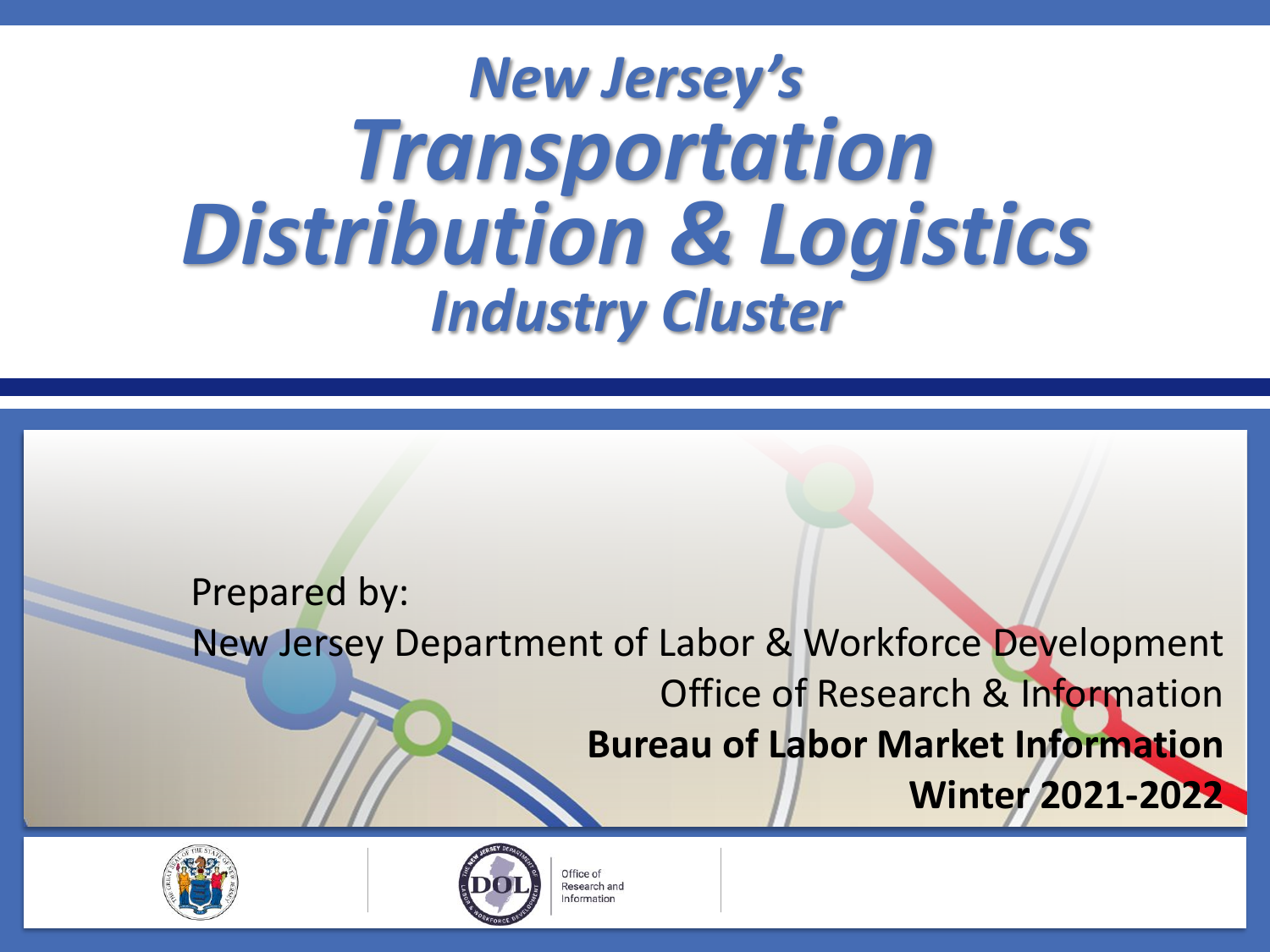#### **TO THE STATE'S ECONOMY TRANSPORTATION AND DISTRIBUTION ARE IMPORTANT**

- ➢ New Jersey's Transportation, Distribution & Logistics (TDL) private sector employment averaged 401,005 in 2020, 12.5 percent of all workers in NJ.
- $\triangleright$  This New Jersey industry cluster accounted for nearly \$30.2 billion in total private wages paid, 12.7 percent of all wages paid in the state.
- $\triangleright$  TDL's private sector average annual wage of \$75,244 was slightly higher than New Jersey's statewide average of \$74,085.
- ▶ TLD contributed \$62.5 billion to New Jersey's GDP, 6<sup>th</sup> highest in the nation.
- $\triangleright$  Geographic proximity to major Northeast markets is a huge asset; one-third of the nation's GDP is produced within 250 miles of the Port of New York and New Jersey.





Sources: - NJ Department of Labor & Workforce Development, Quarterly Census of Employment & Wages, Annual Averages - US Bureau of Economic Analysis Prepared by New Jersey Department of Labor & Workforce Development, December 2021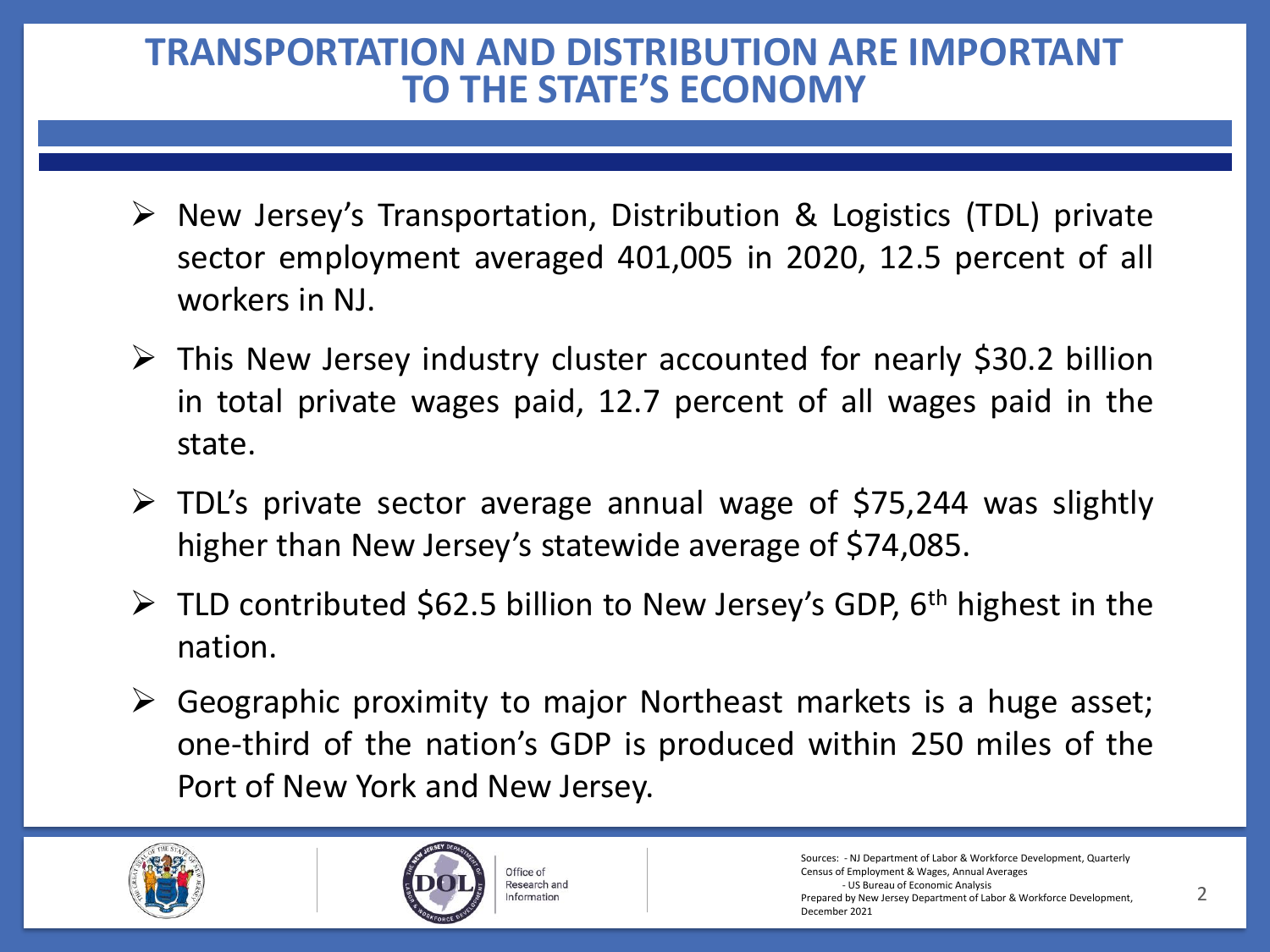# **I-95 POPULATION DENSITY PROFILE, 2010**



This snapshot shows the population within a 5-mile radius of Route I-95. It illustrates New Jersey's densely populated area in relations to the route. (This data visualization was produced using U.S. Census Bureau tool with 2010 data.)





Office of Research and Information

Source: U.S. Census Bureau, 2010 Prepared by New Jersey Department of Labor & Workforce Development, December 2021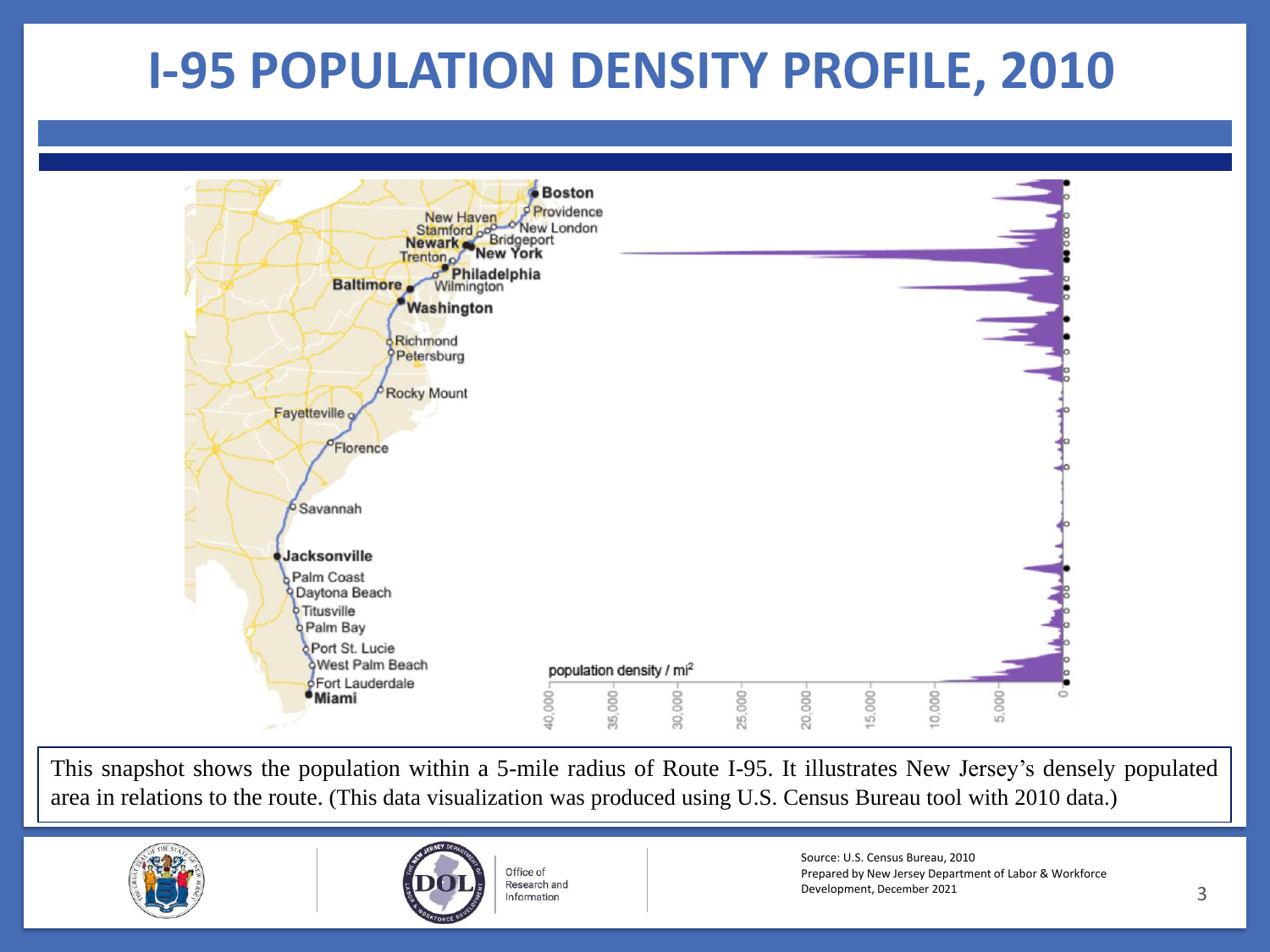# **TOP INDUSTRY SUBSECTORS BY EMPLOYMENT**

#### New Jersey's TDL's Subsectors by Employment Private Sector: 2020



#### **In 2020, TDL's three top-ranking industry subsectors accounted for 64.6 percent of total jobs**

Wholesalers of Durable Goods and Wholesalers of Nondurable Goods were TDL's largest industry employers. Combined, they accounted for 47.2 percent of TDL employment.

Due to significant growth in ecommerce, New Jersey's Warehousing and Storage subsector has placed it as the State's third largest TDL industry employer, accounting for 17.4 percent of New Jersey's TDL jobs.





Office of Research and Information

Source: NJ Department of Labor & Workforce Development, Quarterly Census of Employment & Wages, Annual Averages Prepared by New Jersey Department of Labor & Workforce Development, December 2021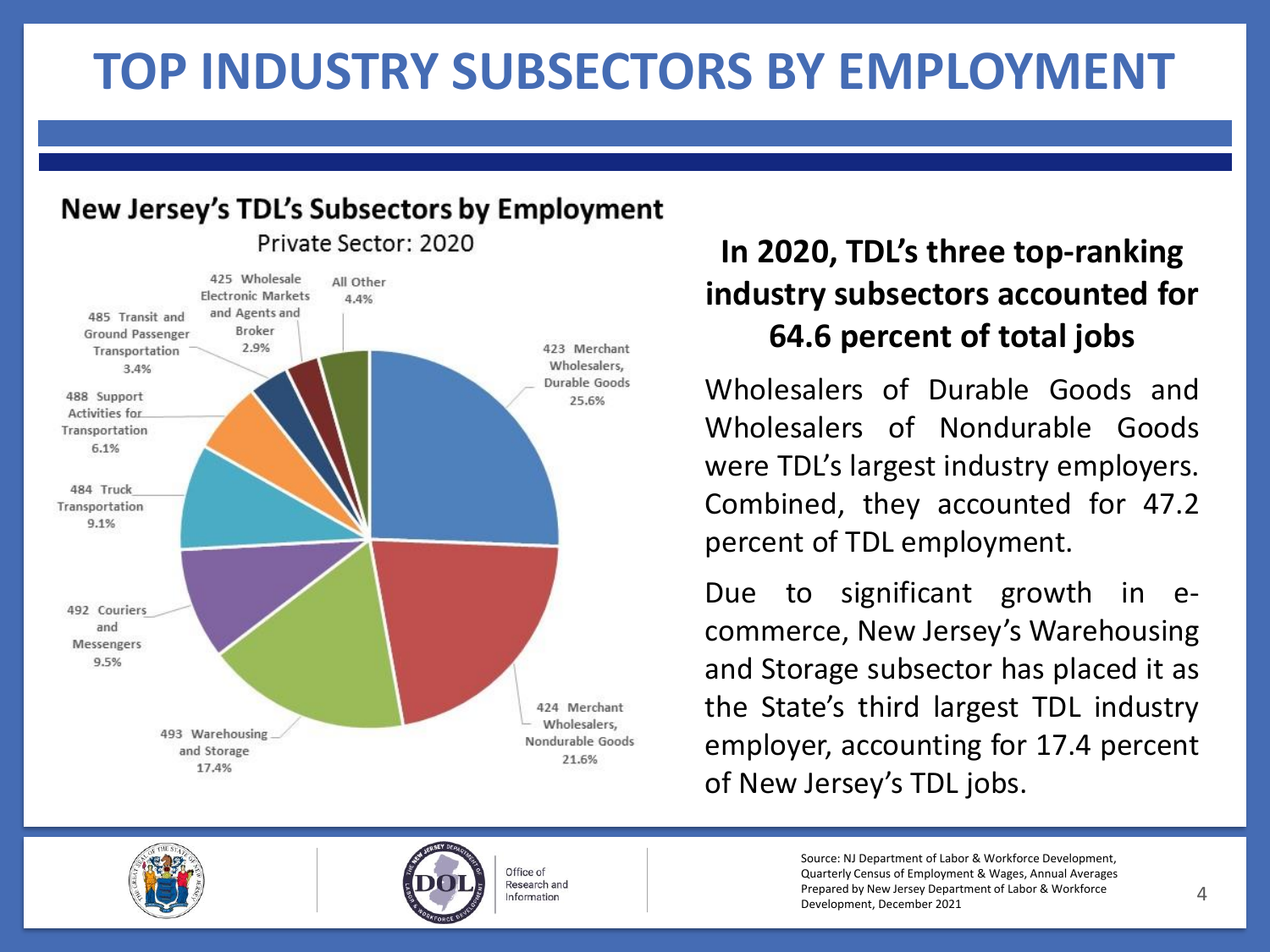### **WAREHOUSING EMPLOYMENT HAS SPIKED**

#### **Warehousing Employment** New Jersey: 1990-2020



Employment remained relatively flat for 25 years

Employment has nearly doubled over the past 5 years

The rise of E-Commerce has led to strong pent-up demand for warehousing space, particularly near major highways





Source: NJ Department of Labor & Workforce Development, Current Employment Statistics, 1990-2020 Annual Averages Prepared by New Jersey Department of Labor & Workforce Development, December 2021 5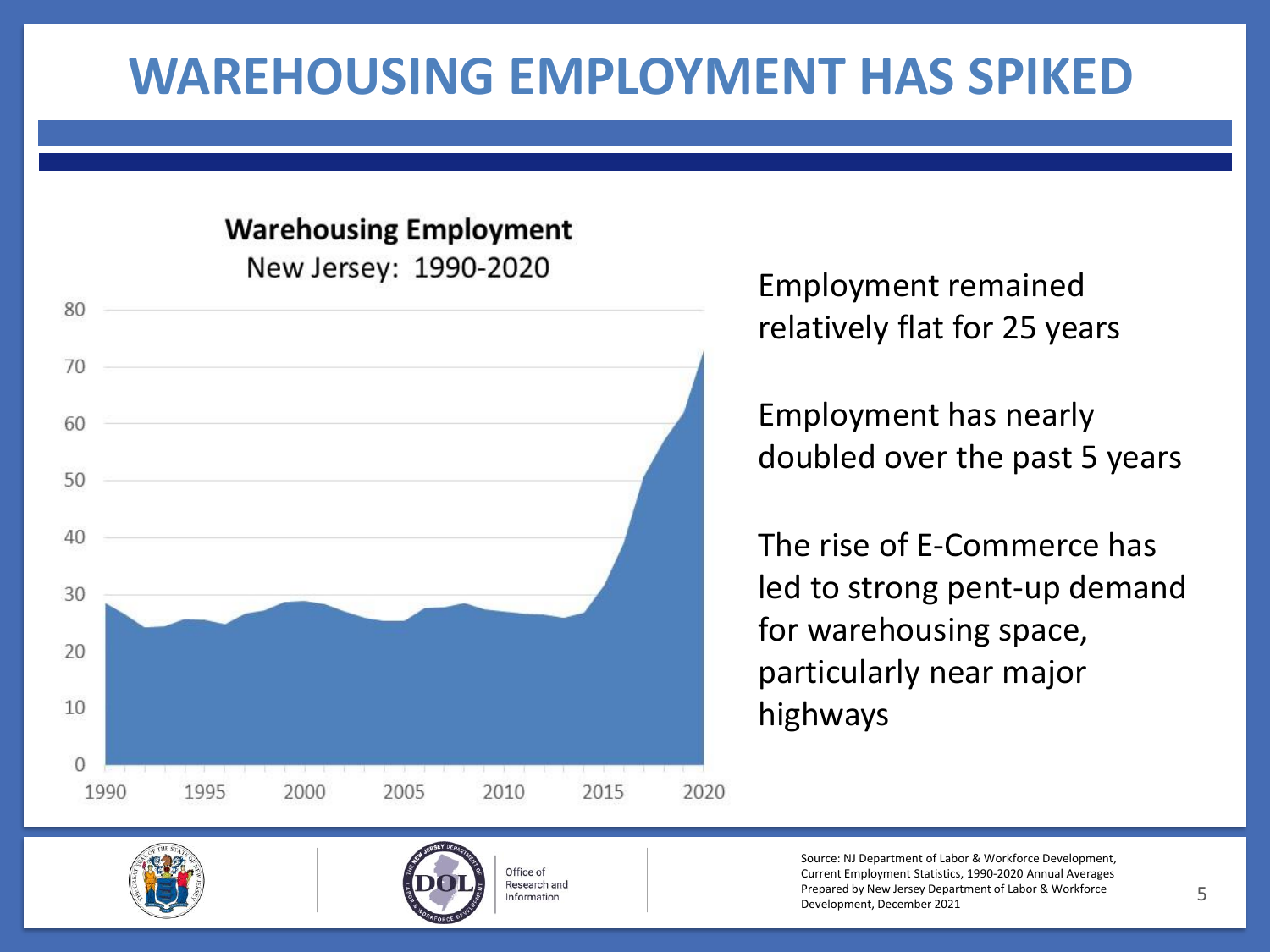# **TDL ESTABLISHMENT MAP**

**TDL Establishment Map, 2020** 



Note: 5.7 percent of employment was unidentifiable by region





Office of Research and Information

**Plotting TDL establishments illustrates the significance of the state's highway system to the industry cluster.**

- ❖ Many TDL establishments are located near NJ's major highways
- ❖ Large concentrations are in the vicinity of the New York and Philadelphia regions
- ❖ NJ is home to a vast highway infrastructure, international airports, and multiple seaports

Source: NJ Department of Labor & Workforce Development, Quarterly Census of Employment & Wages Prepared by New Jersey Department of Labor & Workforce Development, December 2021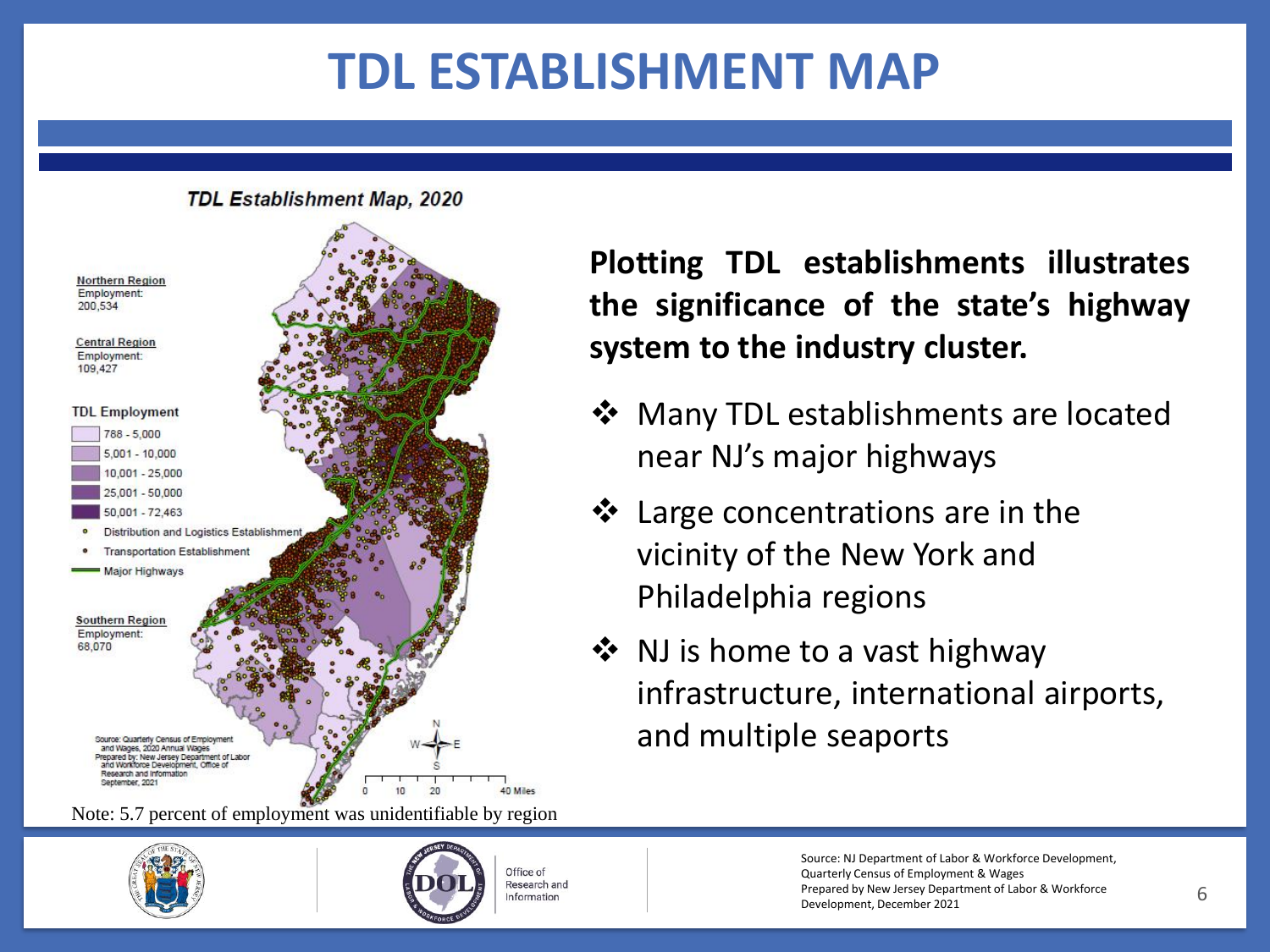# **TDL'S EMPLOYMENT BY REGION/COUNTY**

| Area                   | <b>Establishments</b> | <b>2020 Annual Averages</b> |              |                    |                     |
|------------------------|-----------------------|-----------------------------|--------------|--------------------|---------------------|
|                        |                       | <b>Employment</b>           | <b>Wages</b> | <b>Total Wages</b> | <b>Employment %</b> |
| <b>New Jersey</b>      | 24,669                | 401,005                     | \$75,244     | \$30,173,031,925   | 100.0%              |
| <b>Northern Region</b> | 12,045                | 200,534                     | \$81,558     | \$16,355,178,305   | 50.0%               |
| Bergen                 | 3,540                 | 47,299                      | \$78,278     | \$3,702,459,799    |                     |
| Essex                  | 1,549                 | 40,147                      | \$81,104     | \$3,256,102,208    |                     |
| Hudson                 | 1,575                 | 32,869                      | \$70,305     | \$2,310,841,881    |                     |
| Union                  | 1,514                 | 25,795                      | \$82,129     | \$2,118,516,383    |                     |
| Morris                 | 1,387                 | 20,965                      | \$95,158     | \$1,994,993,294    |                     |
| Somerset               | 770                   | 16,915                      | \$111,847    | \$1,891,889,097    |                     |
| Passaic                | 1,111                 | 11,672                      | \$63,198     | \$737,644,252      |                     |
| Hunterdon              | 211                   | 2,045                       | \$77,072     | \$157,613,048      |                     |
| Sussex                 | 209                   | 1,520                       | \$59,990     | \$91,184,212       |                     |
| Warren                 | 179                   | 1,307                       | \$71,870     | \$93,934,131       |                     |
| <b>Central Region</b>  | 5,293                 | 109,427                     | \$63,463     | \$6,944,531,841    | 27.3%               |
| Middlesex              | 2,678                 | 72,463                      | \$63,493     | \$4,600,918,173    |                     |
| Mercer                 | 611                   | 18,026                      | \$64,314     | \$1,159,315,699    |                     |
| Monmouth               | 1,265                 | 12,360                      | \$66,577     | \$822,890,091      |                     |
| Ocean                  | 739                   | 6,578                       | \$54,942     | \$361,407,878      |                     |
| <b>Southern Region</b> | 2,931                 | 68,070                      | \$55,722     | \$3,793,027,757    | 17.0%               |
| Burlington             | 844                   | 22,723                      | \$59,736     | \$1,357,382,798    |                     |
| Gloucester             | 523                   | 17,791                      | \$50,785     | \$903,519,460      |                     |
| Camden                 | 834                   | 14,353                      | \$57,907     | \$831,145,420      |                     |
| Cumberland             | 250                   | 5,889                       | \$49,649     | \$292,381,974      |                     |
| Atlantic               | 269                   | 3,992                       | \$57,707     | \$230,365,757      |                     |
| Salem                  | 99                    | 2,534                       | \$54,150     | \$137,217,062      |                     |
| Cape May               | 112                   | 788                         | \$52,050     | \$41,015,286       |                     |
| <b>UNDISTRIBUTED</b>   | 4,400                 | 22,974                      | \$134,037    | \$3,080,294,022    | 5.7%                |





Office of Research and Information

Source: NJ Department of Labor & Workforce Development, Quarterly Census of Employment & Wages, Annual Averages Prepared by New Jersey Department of Labor & Workforce Development, December 2021 7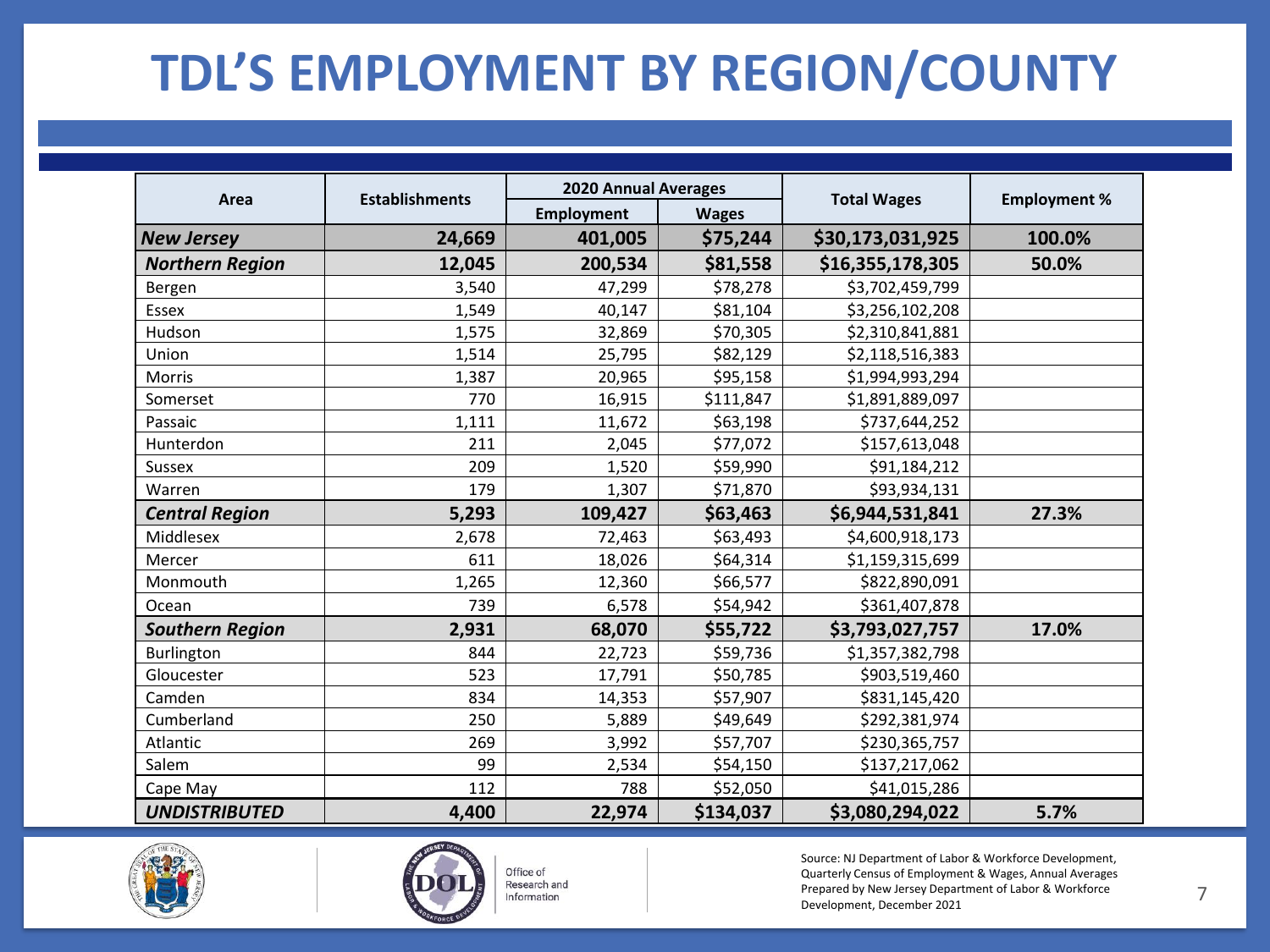# **EMPLOYMENT BY MAJOR OCCUPATIONAL GROUP**

#### More than 95 percent of TDL's employment are classified in these groups

|    | <b>Occupational Group</b>                         | <b>Employment</b> | <b>Percent of Cluster</b> |
|----|---------------------------------------------------|-------------------|---------------------------|
|    | 53 Transportation and Material Moving Occupations | 191,630           | 49.4%                     |
|    | 43 Office and Administrative Support Occupations  | 62,730            | 16.2%                     |
|    | 41 Sales and Related Occupations                  | 42,720            | 11.0%                     |
| 11 | <b>Management Occupations</b>                     | 23,560            | 6.1%                      |
|    | 13 Business and Financial Operations Occupations  | 19,750            | 5.1%                      |
| 49 | Installation, Maintenance, and Repair Occupations | 13,230            | 3.4%                      |
| 51 | <b>Production Occupations</b>                     | 11,840            | 3.1%                      |
| 15 | <b>Computer and Mathematical Occupations</b>      | 6,240             | 1.6%                      |

The transportation and material moving occupational group accounted for the greatest proportion of jobs in the TDL industry cluster attributing towards nearly half of TDL's total employment.





Source: NJ Department of Labor & Workforce Development, Occupational Employment Statistics Wage Survey, 2020 data Prepared by New Jersey Department of Labor & Workforce Development, December 2021 8